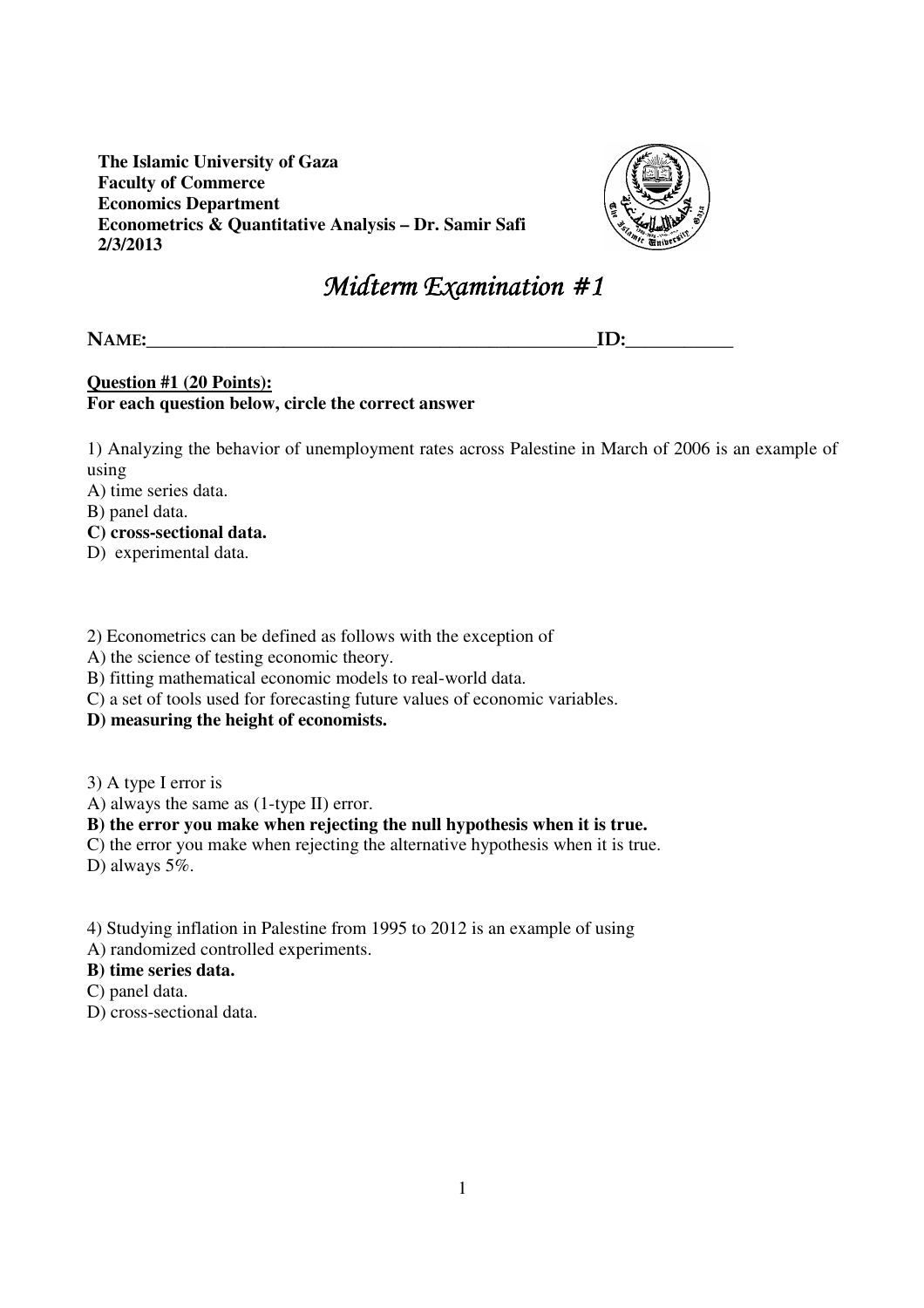5) The correlation coefficient

A) lies between zero and one.

## **B) is a measure of linear association.**

C) is close to one if *X* causes *Y*.

D) takes on a high value if you have a strong nonlinear relationship.

6) Analyzing the effect of minimum wage changes on teenage employment across the 48 contiguous

U.S. states from 1990 to 2012 is an example of using

A) time series data.

#### **B) panel data.**

C) having a treatment group vs. a control group, since only teenagers receive minimum wages.

D) cross-sectional data.

7) Binary variables

A) are generally used to control for outliers in your sample.

B) can take on more than two values.

C) exclude certain individuals from your sample.

**D) can take on only two values.** 

8) In the simple linear regression model, the regression slope

A) indicates by how many percent *Y* increases, given a one percent increase in *X*.

B) when multiplied with the explanatory variable will give you the predicted *Y*.

**C) indicates by how many units** *Y* **increases, given a one unit increase in** *X***.** 

D) represents the elasticity of *Y* on *X*.

9) The OLS estimator is derived by

A) connecting the  $Y_i$  corresponding to the lowest  $X_i$  observation with the  $Y_i$  corresponding to the highest *X<sub>i</sub>* observation.

B) making sure that the standard error of the regression equals the standard error of the slope estimator.

C) minimizing the sum of absolute residuals.

## **D) minimizing the sum of squared residuals.**

10) The sample average of the OLS residuals is

A) some positive number since OLS uses squares.

**B) zero.** 

C) unobservable since the population regression function is unknown.

D) dependent on whether the explanatory variable is mostly positive or negative.

11) The OLS residuals

A) can be calculated using the errors from the regression function.

**B) can be calculated by subtracting the fitted values from the actual values.** 

C) are unknown since we do not know the population regression function.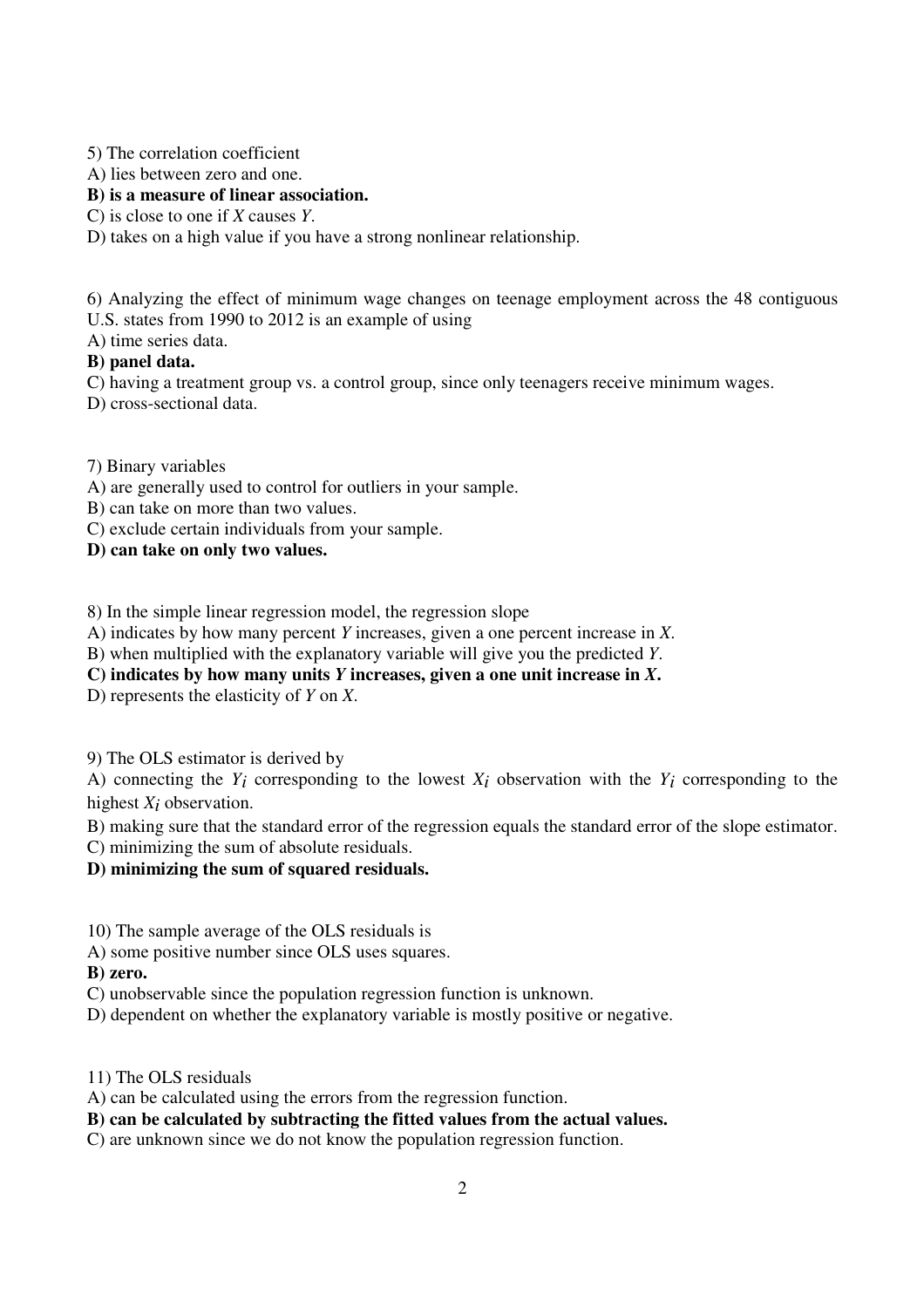D) should not be used in practice since they indicate that your regression does not run through all your observations.

- 12) The regression *R*2 is a measure of
- A) whether or not *X* causes *Y*.

#### **B) the goodness of fit of your regression line.**

C) whether or not *ESS* > *TSS*.

D) the square of the determinant of *R*.

13) Multiplying the dependent variable by 100 and the explanatory variable by 100,000 leaves the

A) OLS estimate of the slope the same.

B) OLS estimate of the intercept the same.

## **C) regression** *R***2 the same.**

D) variance of the OLS estimators the same.

14) Assume that you have collected a sample of observations from over 100 households and their consumption and income patterns. Using these observations, you estimate the following regression *C*i  $=$  β0+β1Y<sub>i</sub>+ *u*<sub>i</sub> where *C* is consumption and *Y* is disposable income. The estimate of β1 will tell you

A) 
$$
\frac{\Delta Income}{\Delta Consumption}
$$

B) The amount you need to consume to survive

$$
C) \frac{Income}{Consumption}
$$

 $\mathbf{D}$ )  $\frac{\Delta \textit{Consumption}}{\Delta \mathbf{L}}$ *Income* ∆

15) The *t*-statistic is calculated by dividing

- A) the OLS estimator by its standard error.
- B) the slope by the standard deviation of the explanatory variable.

#### **C) the estimator minus its hypothesized value by the standard error of the estimator.**

- D) the slope by 1.96.
- 16) The confidence interval for the sample regression function slope

**A) can be used to conduct a test about a hypothesized population regression function slope.** 

B) can be used to compare the value of the slope relative to that of the intercept.

C) adds and subtracts 1.96 from the slope.

D) allows you to make statements about the economic importance of your estimate.

17) Finding a small value of the *p*-value (for example less than 5%)

A) indicates evidence in favor of the null hypothesis.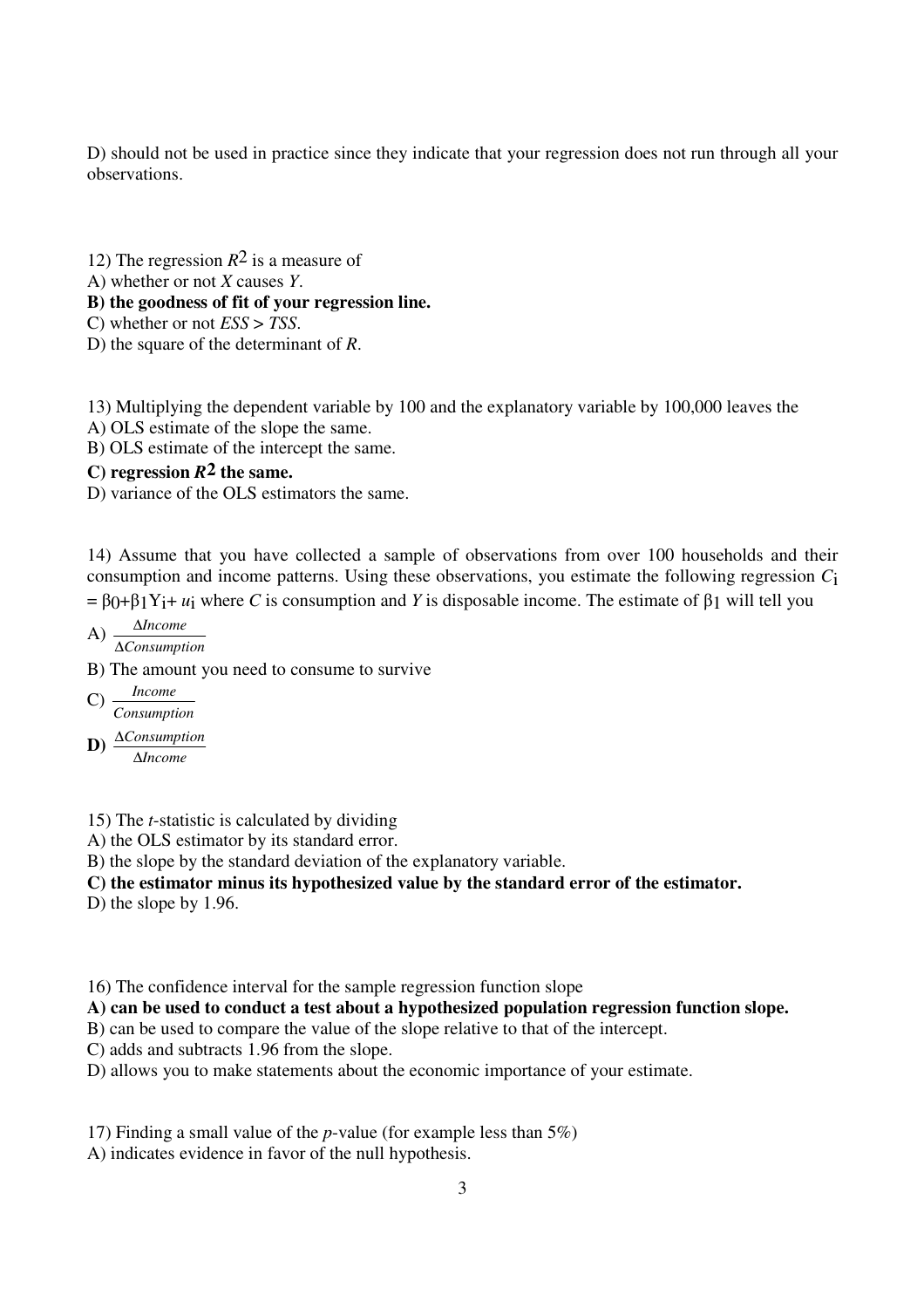B) implies that the *t*-statistic is less than 1.96.

## **C) indicates evidence in against the null hypothesis.**

D) will only happen roughly one in twenty samples.

18) One of the following steps is not required as a step to test for the null hypothesis:

A) compute the standard error of  $\hat{\beta}_1$ .

## **B) test for the errors to be normally distributed.**

C) compute the *t*-statistic.

D) compute the *p*-value.

19) In the multiple regression model, the adjusted  $R^2$ ,  $\overline{R}^2$ 

A) cannot be negative.

## **B) will never be greater than the regression** *R***2.**

C) equals the square of the correlation coefficient *r*.

D) cannot decrease when an additional explanatory variable is added.

20) When testing joint hypothesis, you should

A) use *t*-statistics for each hypothesis and reject the null hypothesis if all of the restrictions fail.

B) use the *F*-statistic and reject all of regression coefficients if p-value (Sig./Prob.)  $\leq \alpha$ .

C) use *t*-statistics for each hypothesis and reject the null hypothesis if p-value (Sig./Prob.)  $\leq \alpha$ .

**D) use the** *F***-statistics and reject at least one of the regression coefficient if p-value (Sig./Prob.)**   $\leq \alpha$ .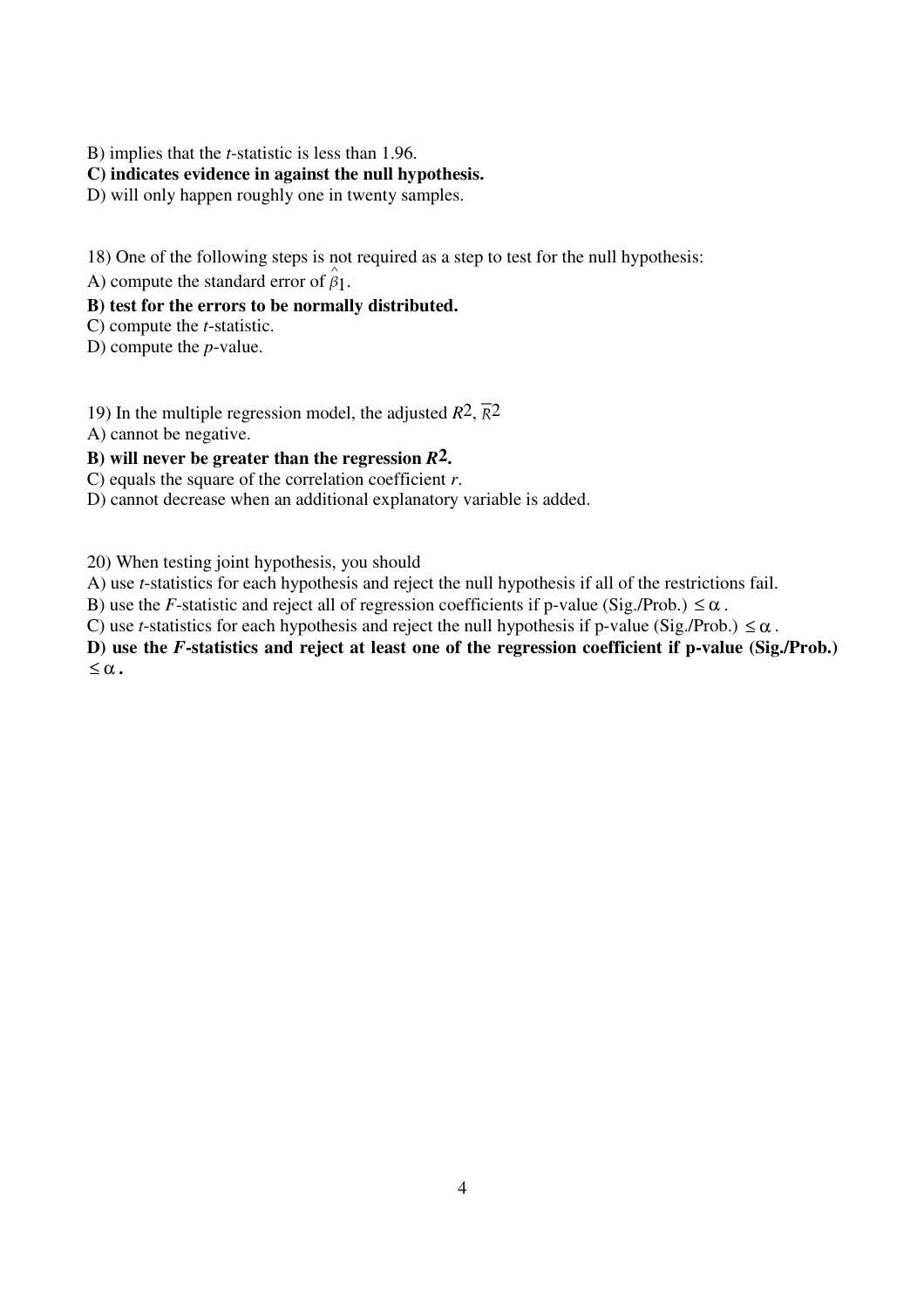#### **Question #2 (10 Points):**

Consider the annual demand for fish.  $F_t$ , the average pounds of fish consumed per capita in year t,  $PF_t$ , the price index for fish in year t,  $PB_t$ , the price index for beef in year t, and  $Yd_t$ , the real per capita disposable income in year t.

(a) (2 Points) Write the estimated regression equation of  $F_t$  on  $PF_t$ ,  $PB_t$  and  $Yd_t$ 

(b)  $(2 \text{ Points})$  Test the significance for the estimated slope coefficient of  $\text{Yd}_{t}$  at 0.05 level.

(c) **(2 Points)** Test for the overall significance of the estimated equation at 0.05 level.

(d) (2 Points) Interpret the 95% confidence interval for the estimated slope coefficient for  $PF_t$ 

(e) **(2 Points)** Interpret the adjusted coefficient of determination.